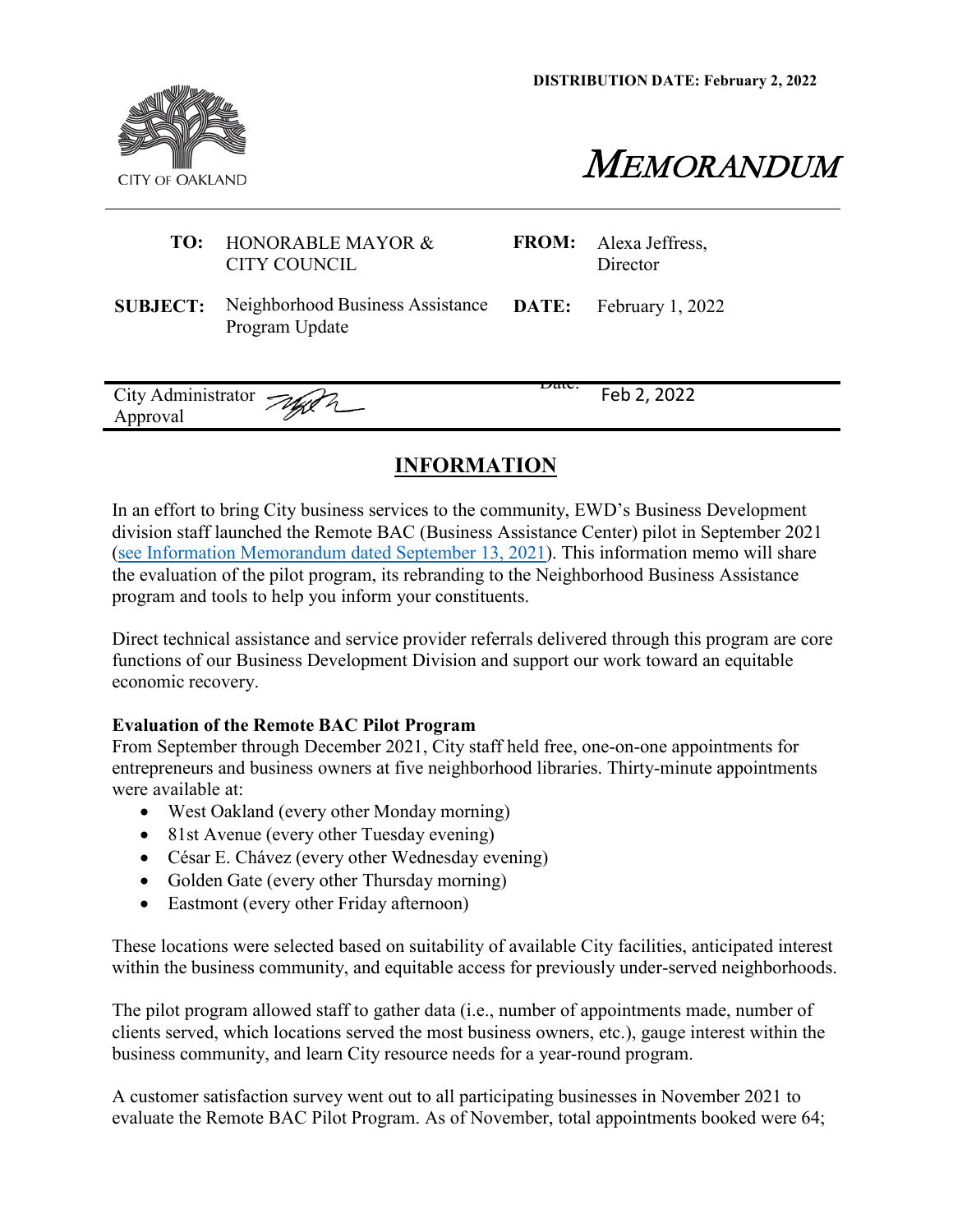actual appointments totaled 53 with a no-show rate of 17.1%. More than 26 hours of direct service were provided. Of the survey respondents, 80% identified as African American, 60% identified as female, and 90% were Oakland residents. Overall, the satisfaction rating was 4.3 out of 5.

The top two performing sites (Eastmont – 28.3% of bookings and  $81<sup>st</sup>$  Avenue – 22.64% of bookings) were libraries in East Oakland.

Demographics gathered through the survey demonstrate that the program reached the intended audiences of entrepreneurs and business owners who identify as BIPOC and women. By making appointments available in the neighborhoods, we can deliver services in historically underinvested areas of East Oakland and West Oakland and address digital barriers by offering inperson rather than virtual support.

## **Launch of Neighborhood Business Assistance**

With the demonstrated success of the pilot program, Business Development staff worked with our Library staff colleagues to secure locations through June and added a downtown location to give more options to entrepreneurs and business owners.

In January, the pilot program was rebranded to the Neighborhood Business Assistance program with appointment dates through the end of June 2022 available at [www.oaklandca.gov/bizhelp.](http://www.oaklandca.gov/bizhelp)

The six locations for the Neighborhood Business Assistance program are:

- 81 $\mathrm{s}$ t Avenue Library (every other Tuesday evening)
- César E. Chávez Library (every other Wednesday evening)
- Downtown's Dalziel Building (every other Wednesday morning)
- Eastmont Library (every other Friday afternoon)
- Golden Gate Library (every other Thursday morning)
- West Oakland Library (every other Monday morning)

Neighborhood Business Assistance appointments continue to be by reservation only at [oaklandca.gov/BizHelp.](http://www.oaklandca.gov/BizHelp) Business owners click the "Visit the scheduling page" link and select a location to view available times. Non-English speakers, those without Internet access, or anyone who needs assistance can also make an appointment by calling (510) 238-7398. Scheduled appointments maximize limited City staff resources, prevent queuing by business owners to save them time and keep everyone safter during the pandemic.

The scheduling platform is Bookings, part of the City's Microsoft 365 platform and integrates with staff's individual calendars. Reminder emails and text messages (when business owners provide a text-enabled phone number when making the appointment) will be sent automatically.

Through staff and partnerships with business support organizations, we offer in-person assistance in English, Spanish, and Vietnamese. Assistance in other languages will be provided using the City's over-the-phone interpretation service.